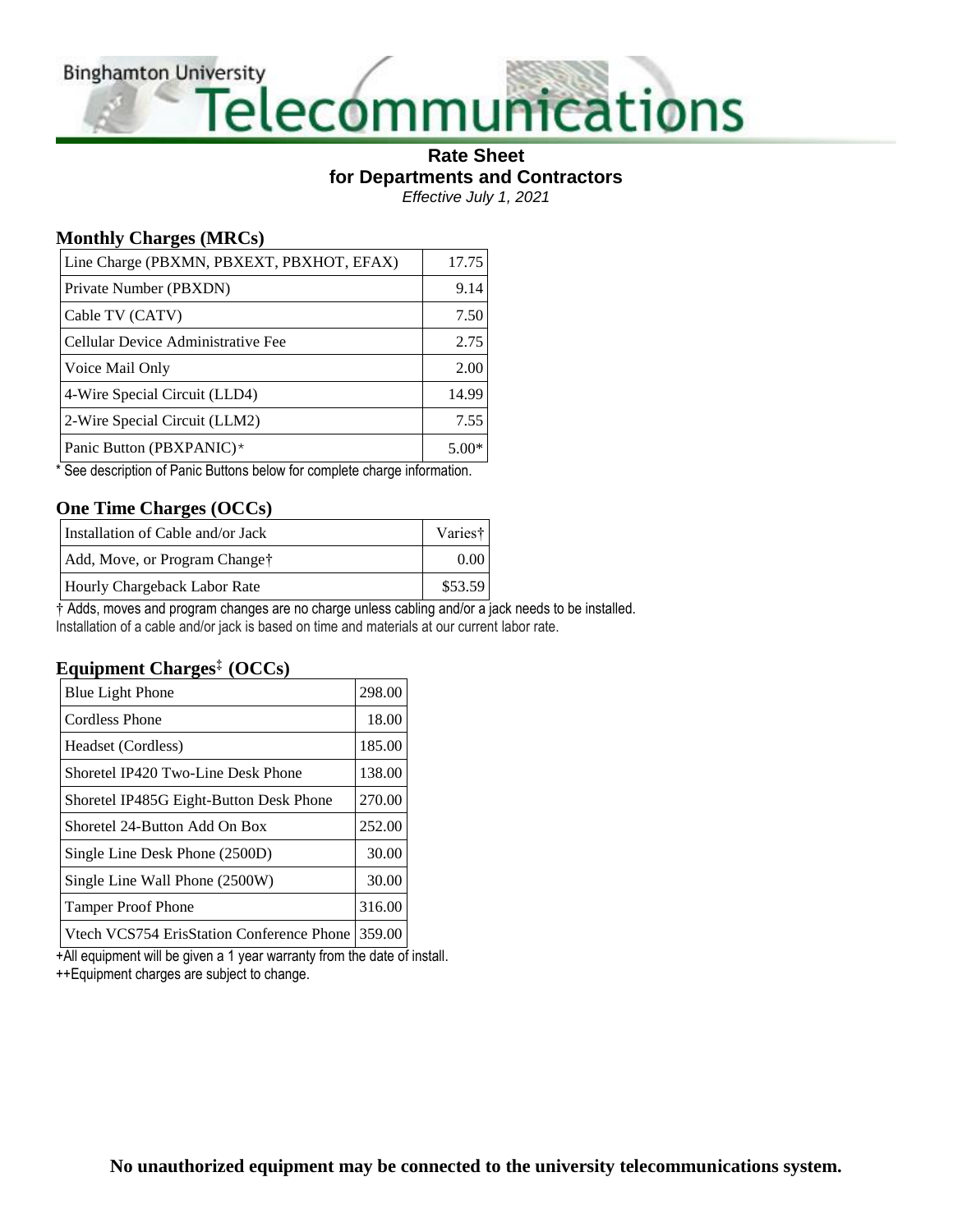| 800-595-951<br>08.2130           | <b>Cordless Phone (CORDLESS) with Caller ID:</b><br><b>Price: \$18.00</b>                                                                                                                                                                                                                           |
|----------------------------------|-----------------------------------------------------------------------------------------------------------------------------------------------------------------------------------------------------------------------------------------------------------------------------------------------------|
|                                  | <b>Cordless Headset (HDSETC):</b><br>Price: \$185.00<br>Cordless headset and charging stand.                                                                                                                                                                                                        |
| <b>ShoreTel</b><br>Lindsay Clark | <b>Shoretel IP420 Two-Line Desk Phone</b><br>Price: \$138.00<br>The Shoretel IP420 delivers features in a two line<br>configuration. This phone has a lower speed<br>data switch connection (10/100)<br>Features: Transfer, Conference, Hold, Redial<br>(history), Voicemail, High contrast display |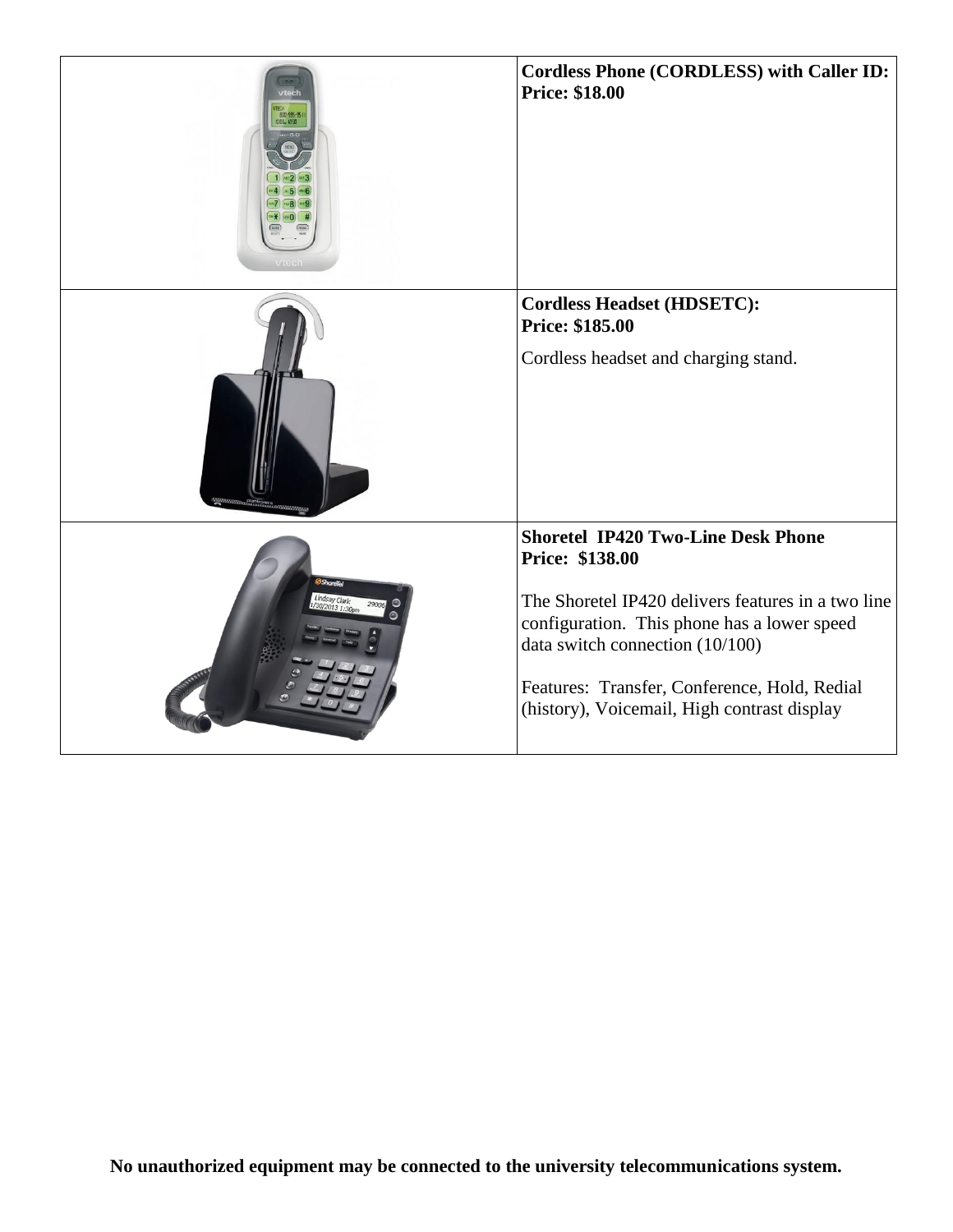| <b>Shoretel IP485G Eight-Line Desk Phone</b><br>(485G)<br><b>Price: \$270.00</b>                                                                                                                                                                                                                                                                                                                                                                                                                                                                                                                                                                                           |
|----------------------------------------------------------------------------------------------------------------------------------------------------------------------------------------------------------------------------------------------------------------------------------------------------------------------------------------------------------------------------------------------------------------------------------------------------------------------------------------------------------------------------------------------------------------------------------------------------------------------------------------------------------------------------|
| An eight-line phone with a crisp 480 x 272 pixels<br>backlit color display offers an expanded<br>directory with unlimited alphanumeric lookup<br>with sort by first or last names. The redial /<br>history key provides unlimited filter by first / last<br>names and alphanumeric lookup. These features<br>and the built-in visual voice mail application<br>make this phone ideal for the advanced<br>professional. Also includes six feature keys, five<br>soft keys, a full-duplex speakerphone and<br>integrated headset jack and a 10/100/1000<br>Ethernet switch for Gigabit speed.                                                                                |
| Features: Transfer, Conference, Hold, History,<br>Voicemail, Directory                                                                                                                                                                                                                                                                                                                                                                                                                                                                                                                                                                                                     |
| <b>Vtech VCS754 ErisStation Conference Phone</b><br>with 4 Wireless Microphones VoIP and Device<br>Price: \$359.00                                                                                                                                                                                                                                                                                                                                                                                                                                                                                                                                                         |
| • SIP conference phone, Includes 2 fixed<br>microphones and 4 DECT 6.0 wireless<br>microphones with Orbit link Wireless<br>Technology, Two-year warranty<br>• Central full-duplex speakerphone in base,<br>supports up to three SIP lines/accounts, G.722<br>codec support for HD audio, USB connection for<br>using a PC based softphone or speaker.<br>• DECT 6.0 wireless microphones with Orbit<br>link Wireless Technology, 3-way local<br>conference, Local phonebook up to 200 entries.<br>• Requires SIP phone line / Device is not analog,<br>Up to 8 hours of talk time per wireless<br>microphone and up to 70 hours of standby time<br>per wireless microphone |